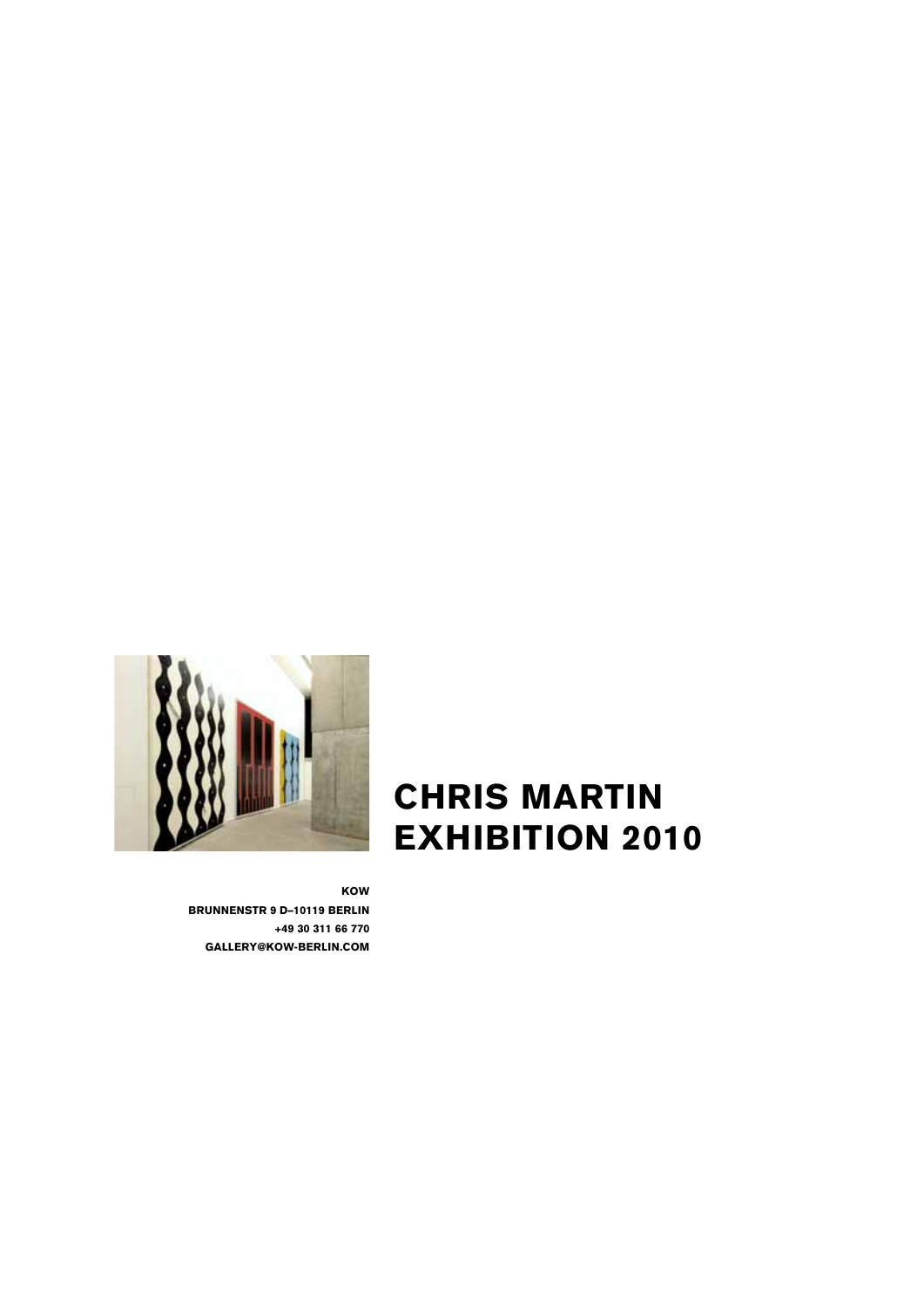

Exhibition view from the backyard extraction of the street street of the street of the street of the street of the street of the street of the street of the street of the street of the street of the street of the street of

KOW 2

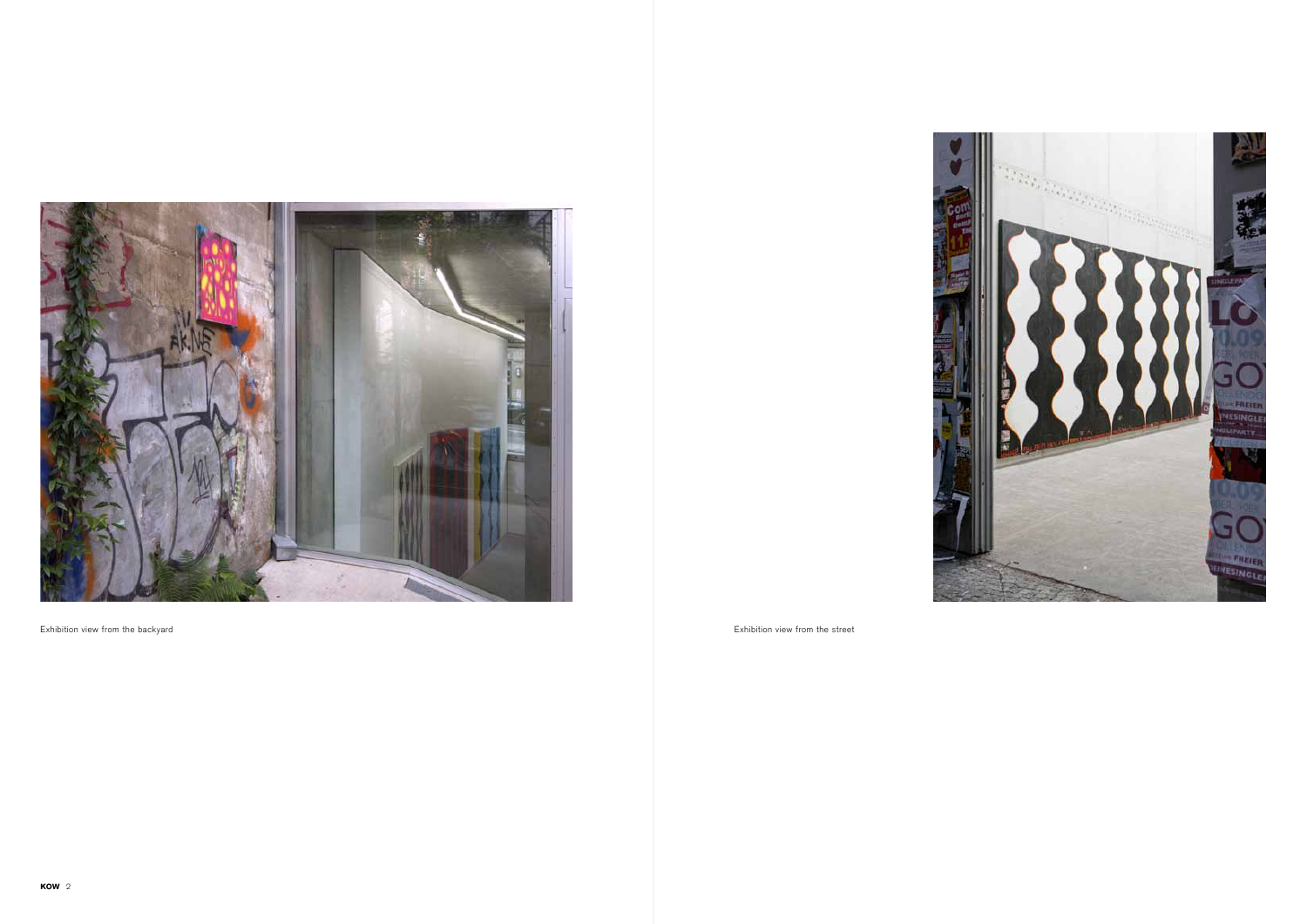





Dance, 2006–2008 Oil, mixed media and collage on canvas 338 x 610 cm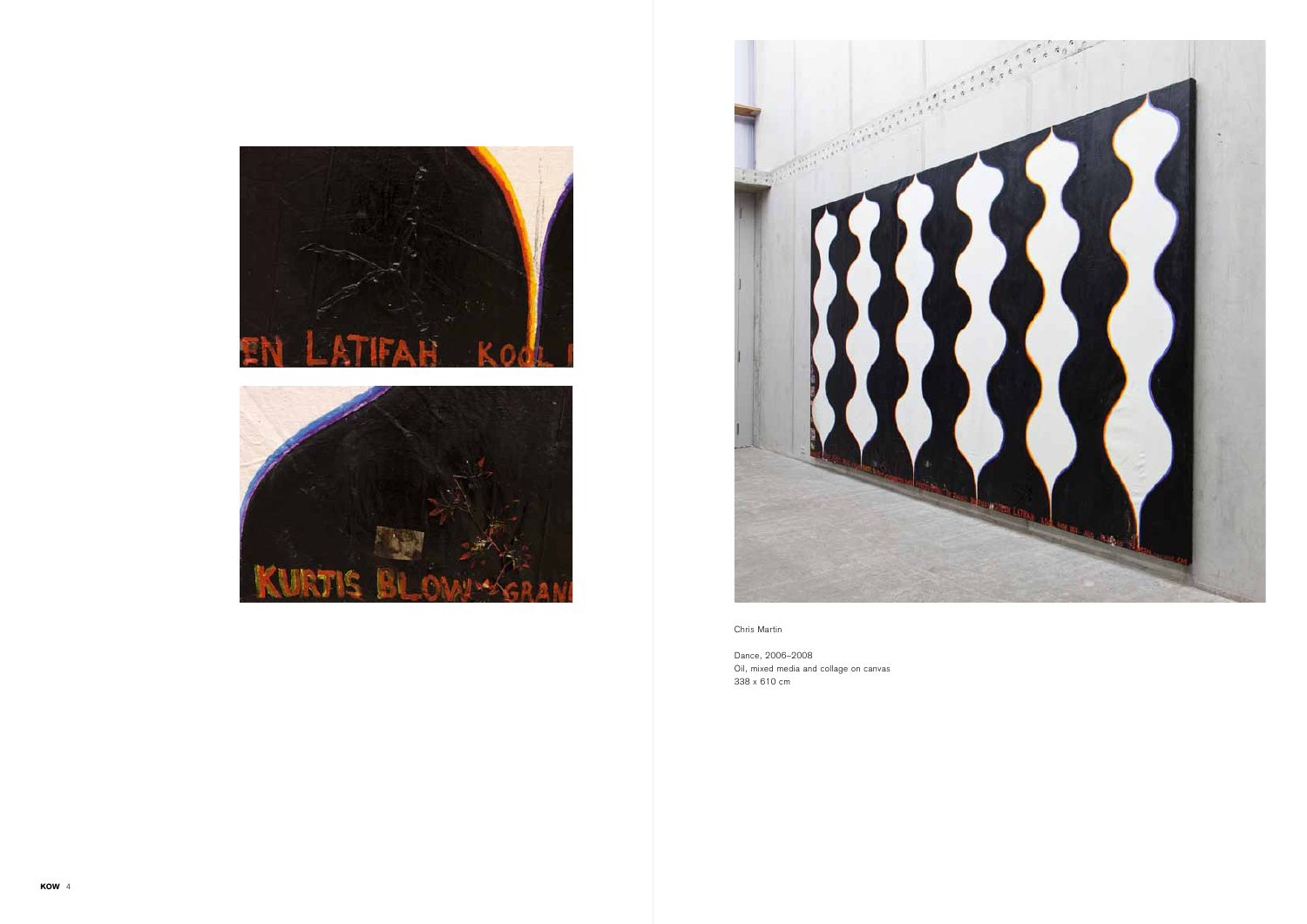

Mushrooms, 2004–2008 Oil, collage and spray paint on canvas 84 x 66 cm





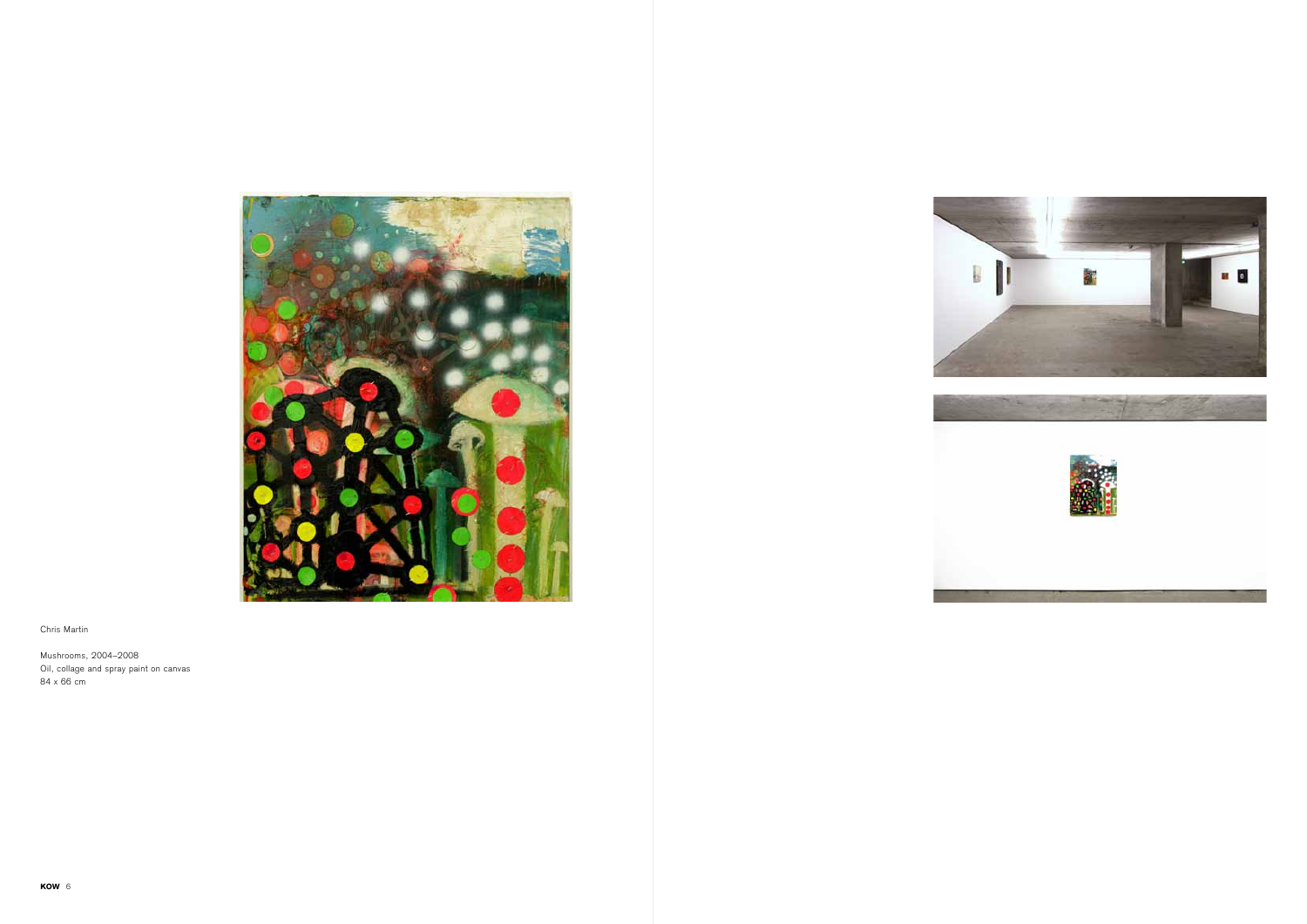

Self-portrait (40 Anos de Experiencia) 2007-2008 Oil, glitter, gel medium and collage on canvas 74 x 64 cm







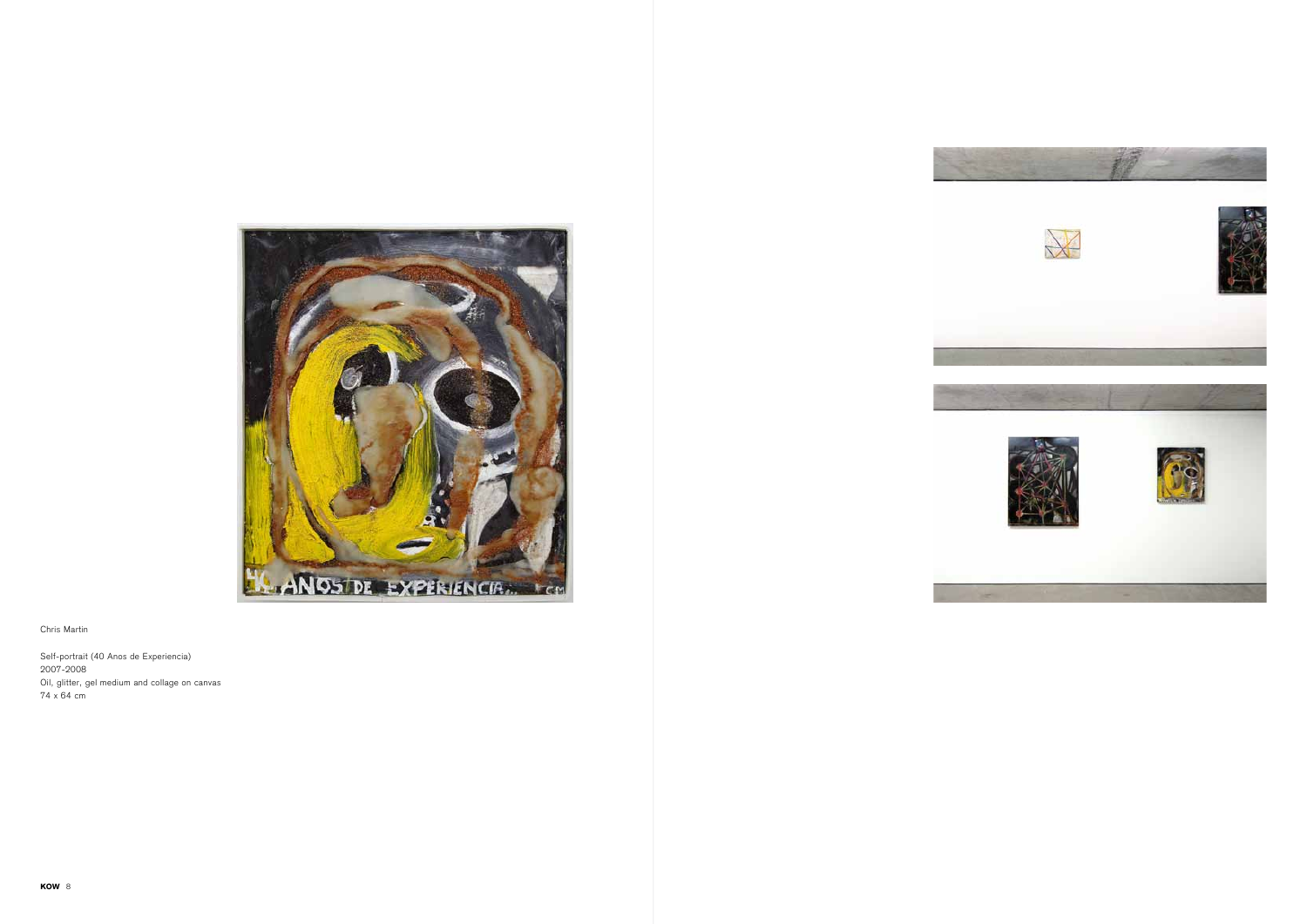Sunrise Asi Ghat Varanasi, 2003–2004 Oil on canvas 41 x 51 cm





# Chris Martin

Motown Music and the Astral Plane 2007–2008 Mixed media, oil and collage on canvas 122 x 97 cm

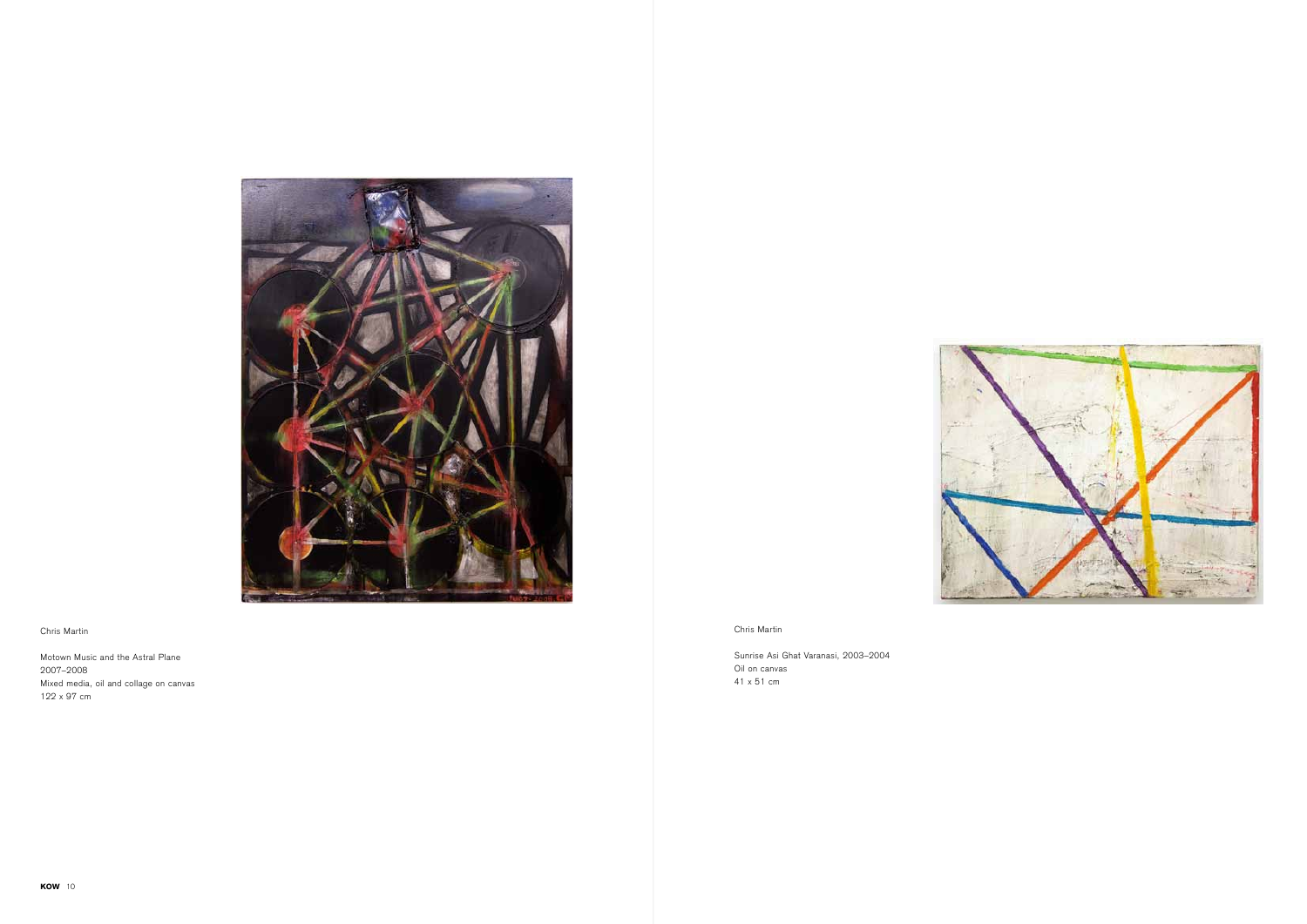

Farewell Godfather of Soul, 2007 Oil and collage on canvas 152 x 163 cm



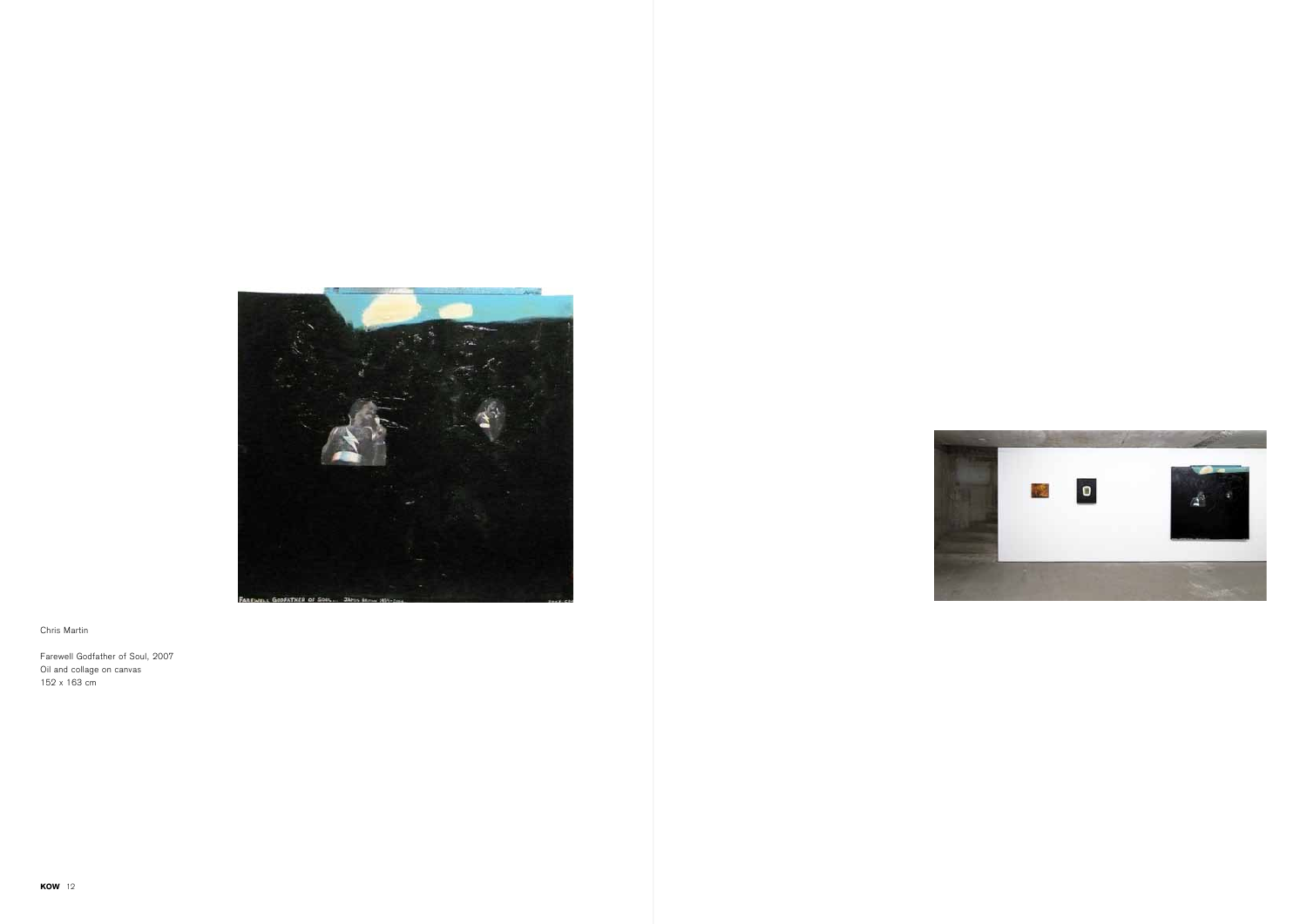

Yellow Form (Giant Mushroom Cloud at the End of the World), 2002–2008 Oil, gel medium and collaged apricots on canvas 28 x 36 cm

Chris Martin

Rev. Al in Mourning, 2006–2007 Oil and collage on canvas 51 x 41 cm

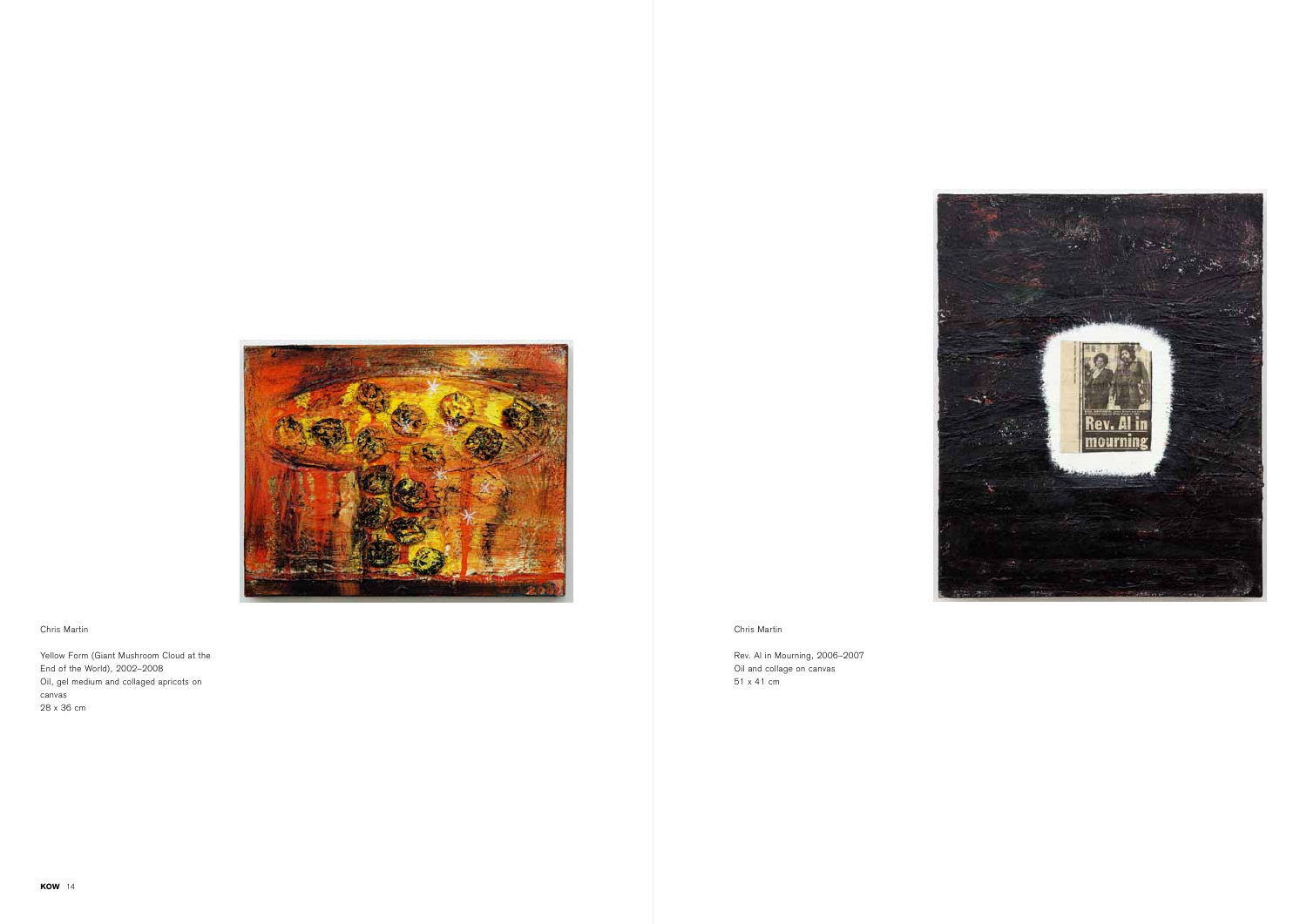

Untitled, 2005–2008 Oil and mixed media on canvas 343 x 279 cm

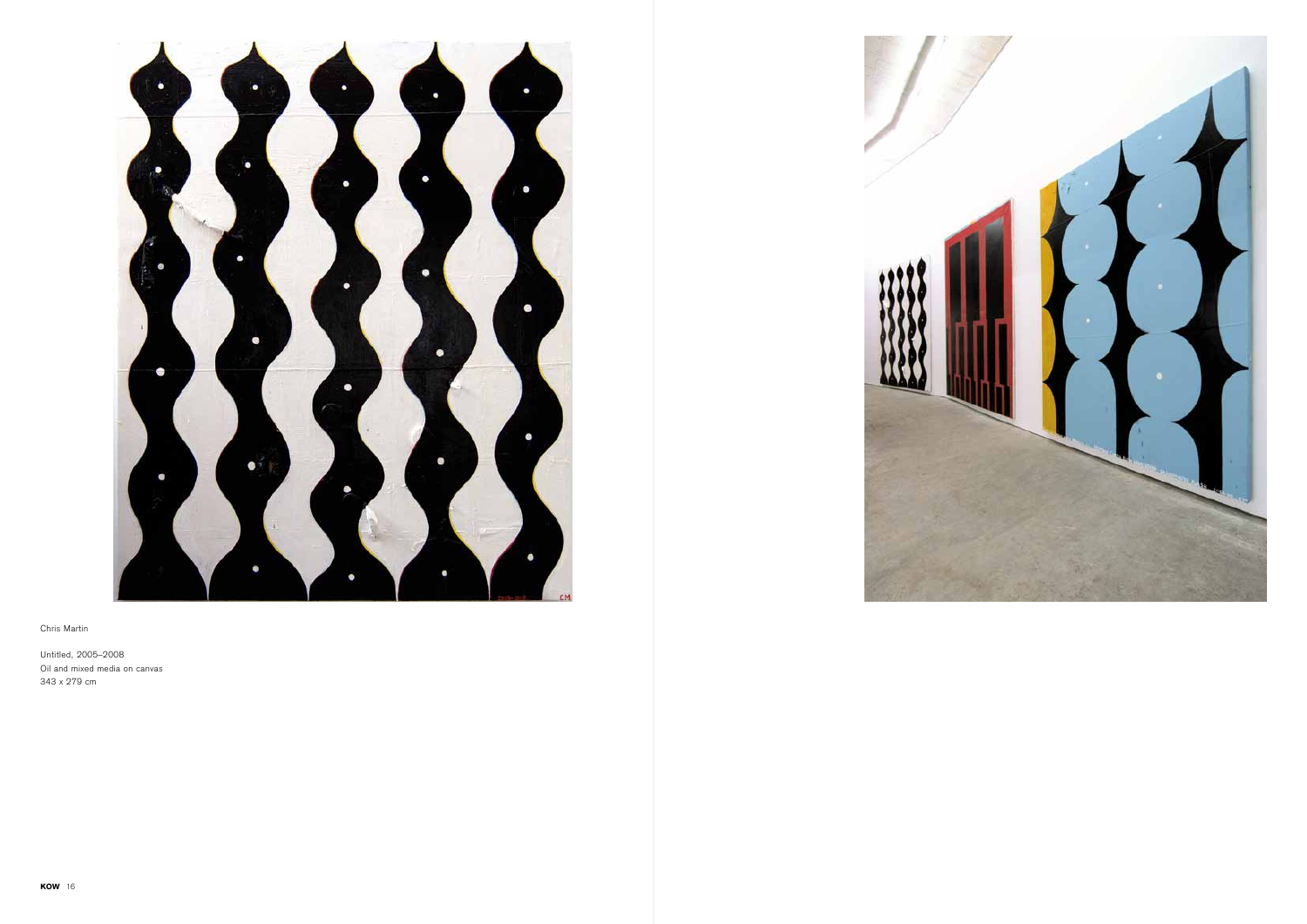



Chris Martin 3AM..., 2004–2008 Oil on canvas 343 x 300 cm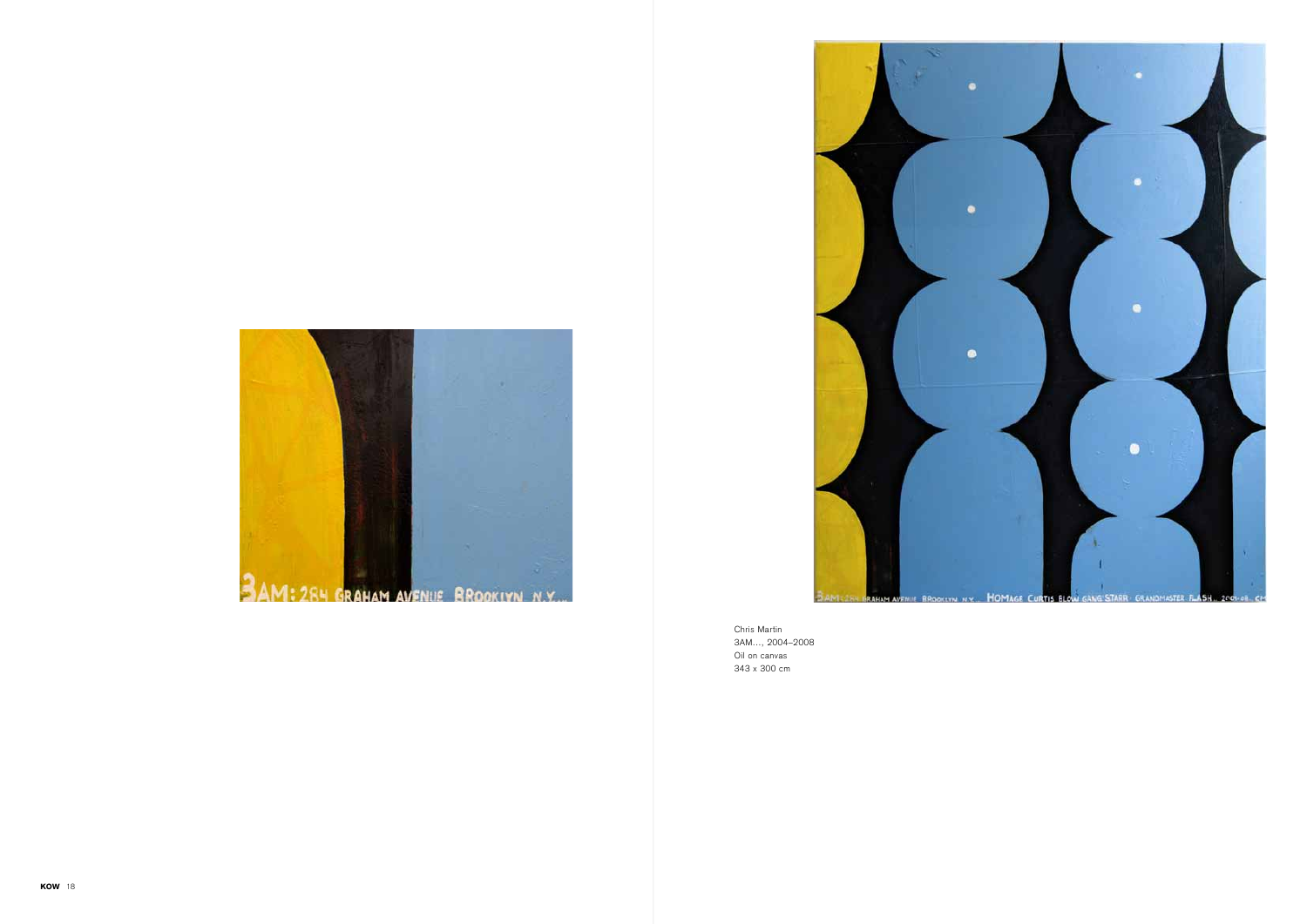



High Noon at Manikarnika Ghat (Dedicated to Frank Moore), 2002–2003 Oil on canvas 360 x 300 cm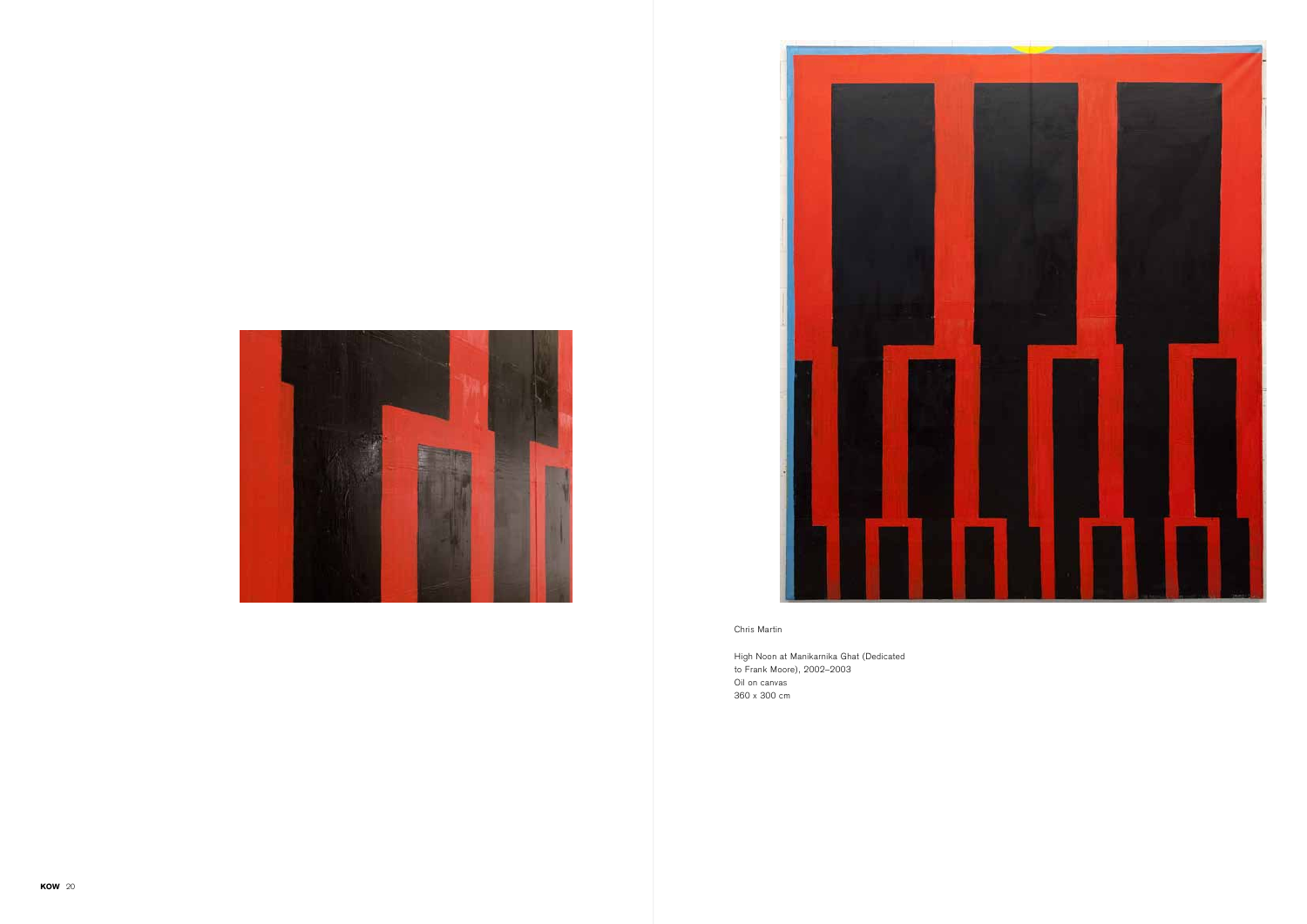

ARL RE  $YOU<sup>2</sup>$ ONE **Compa Tigase** 

Chris Martin

Untitled (Magenta and Yellow), 2008 Spray paint on canvas 89 x 74 cm Installation view, gallery backyard

# Chris Martin

Psilocybin, 2004 Oil on canvas 36 x 28 cm Installation view, gallery facade